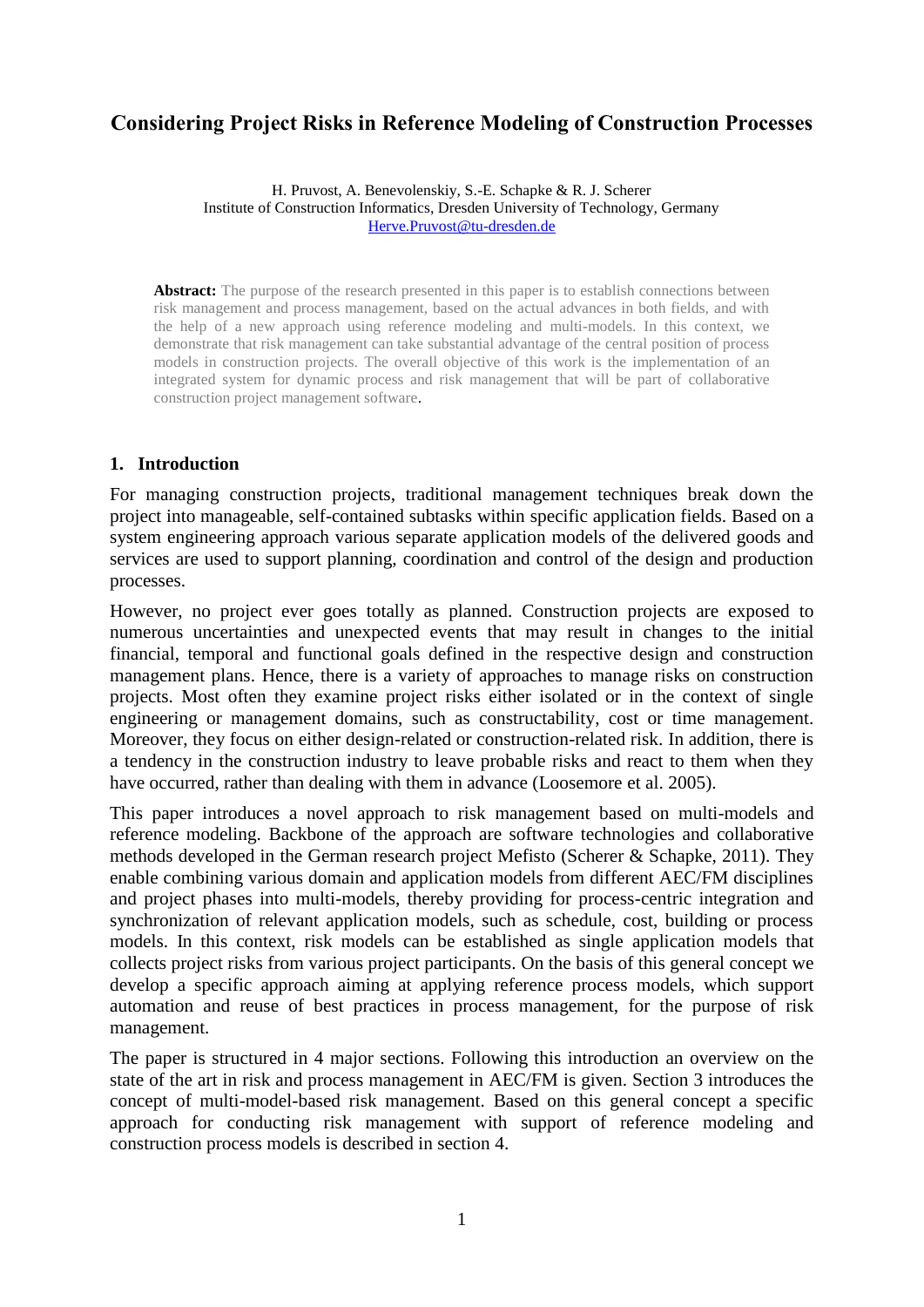## **2. Risk and Process Management in Construction Projects**

## **2.1 Risk Management Principles**

There exists a variety of concepts about *risk* in general. In some works, risks are associated with negative events and disadvantageous consequences only. For others it is defined as an error in a process. Risk can be defined and assessed in terms of fatalities and injuries, in terms of probability of reliability, in terms of sample of a population or in terms of the likely effects on a project. All these points of view are valid regarding the domain they reflect (Smith, Merna, & Jobling, 2006). The ISO 31000:2009 standard defines risk as the 'effect of uncertainty on objectives'. In this definition, uncertainties include events (which may happen or not) and uncertainties caused by ambiguity or a lack of information. It also includes both negative and positive impacts on objectives.

The standards and the common professional practice define four essential steps to be executed as part of the risk management procedure. These are: (1) risk identification, (2) risk analysis, (3) risk treatment planning and (4) risk monitoring. Risk identification involves an exhaustive listing of all possible threats that may affect the project. Risk analysis enables the evaluation and prioritization of risks with the help of existing methods such as different network analyses, like fault and event trees, or stochastic simulations. Risk treatment planning consists of determining preventive measures and reaction strategies to reduce threats to the project objectives and to enhance reactivity. Within the execution phase of the project, the risk monitoring and control tasks continuously re-evaluate the suitability of the planned treatment measures and support identifying new emerging risks.

## **2.2 Process Management in the Construction Sector**

Construction process management is most often executed with the support of scheduling methods that describe the steps to be followed for the realization of a building through the different project phases. These methods give a good overview of the contractual deadlines and help to ensure respecting the budget. They are also useful for making project controlling that compares the real project state with the plans. In the last years, significant work has been done on the automated design of construction schedules using case-based reasoning (Tauscher et al. 2007) or relational algebra approaches (Huhnt et al. 2005). However, there are still little known efforts aiming at efficient knowledge reuse.

In contrast to the acceptance of scheduling tools and network analyses the AEC/FM industry makes little use of Business Process Management technologies. Process modeling and management tools are instead well developed and used in stationary production industries and static organizational structures. *Business process modeling* has demonstrated its supporting character for planning, controlling, optimization, simulation and execution of corporate activities. In the last decade, some process modeling standards like BPMN (*Business Process Model and Notation)* or EPC (*Event-driven Process Chain*) as well as respective data formats have been developed. They are used in numerous software applications for different sectors such as the software and the financial industries.

## **2.3 Researches on Process and Risk Management in AEC/FM**

Currently business process management and risk management are handled separately. Risk management is still done mostly occasionally during a project as it should be accomplished continuously throughout all project phases. In order to bridge this gap, combining risk management and business process management has now become a topic of active research,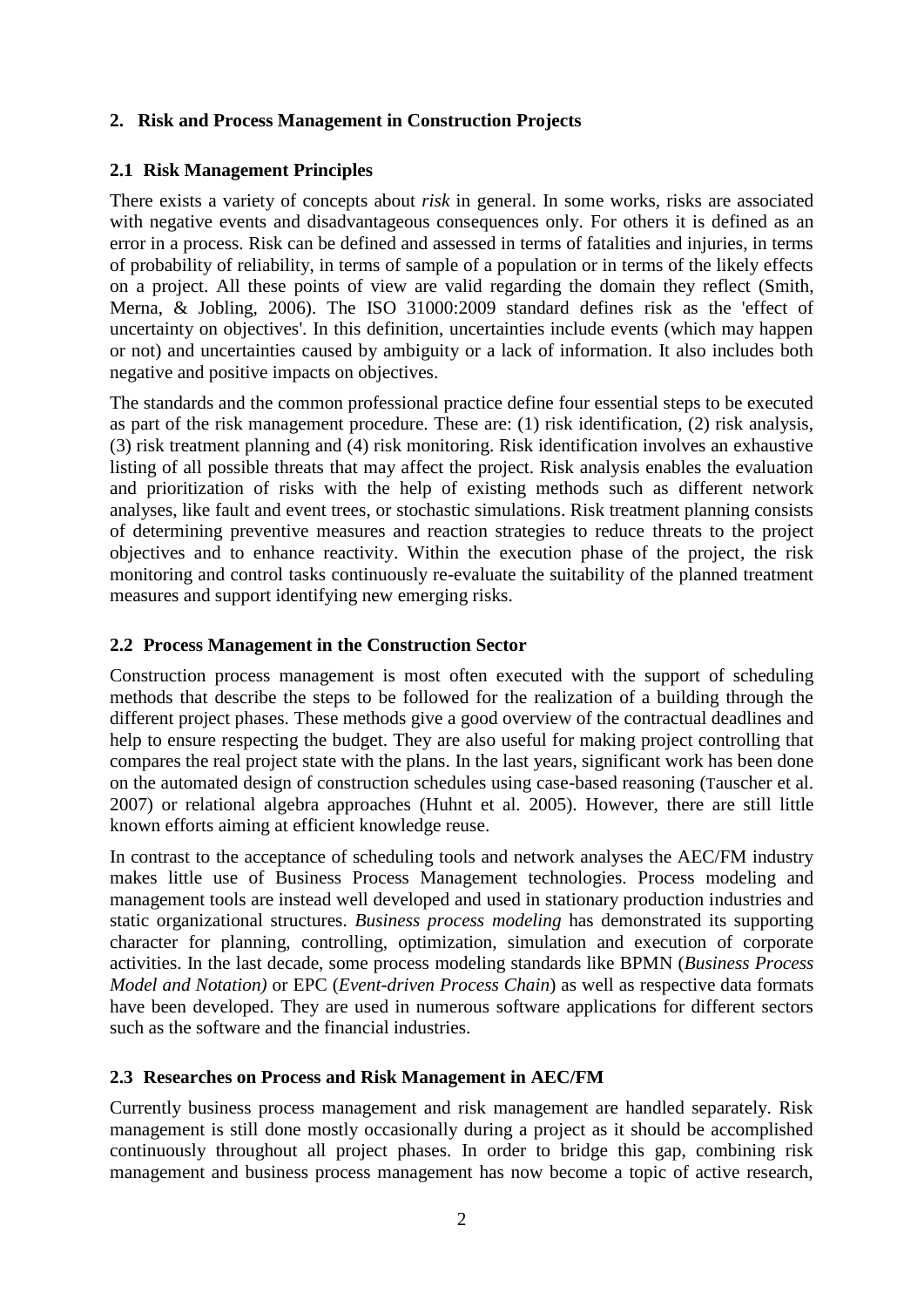and significant work has been already done in this area. A good overview of the scientific research efforts in the integration of risk into business process management is provided in (Jakoubi & Tjoa, 2009) where nine different research approaches are considered and categorized according to various criteria.

Most of the recent research works focused on enabling either process-oriented risk management or risk-oriented process management, as pointed out in (zur Muehlen & Rosemann, 2005). Functionally, process-oriented risk management supports a comprehensive identification of risks and their analysis among all the process units and chains, while riskoriented process management is rather helpful for planning alternative processes as preventive or reactive measures to risks. Regarding this fact, (Sienou et al. 2008) identify a bidirectional relation between both process and risk management lifecycles. On one hand, the risk management process triggers the process management lifecycle in order to revise processes once the level of risk is over a predefined risk tolerance. On the other hand, the process management lifecycle triggers the risk management process in order to receive instructions for context analysis and risk cartography. To integrate this duality into a common notation, the authors merged both, a process model and a risk model, unifying them with semantic mapping. A similar approach is used in (zur Muehlen & Rosemann, 2005) where the authors extend process models based on EPC with risks, by mapping the latter to process-based errors. Sharmak (2011) also integrates risks in EPC, but introduces reference process modeling as a support for the instantiation of generic process alternatives in response to risks. On a more formal level, Lambert, Jennings, & Joshi, (2006) insert risks in the Integrated Definition for Function (IDEF) standard used as process modeling language. An approach that combines risk-aware business process management and ontologies is presented in (Goluch et al. 2008). In our work we decided not to merge models for handling processes and risks, but to use the multi-model approach that allows for integrating separate models by preserving their integrity.

## **3. Risk Management with Multi-Models (General Approach)**

## **3.1 Multi-Model-Based Collaboration**

The idea of a multi-model is to combine engineering and management models, so-called application models, in a single information resource. The main application models are, for example, the Building Information Model (BIM) describing the architectural and technical properties of the building to be erected, the Specifications Model (SPM) containing the bills of quantities and quantity take-offs, the Time Schedule Model (TSM) sequencing the activities in a timetable, the Cost Model (COM) allocating monetary values to product elements and processes, the Organization Model (ORM) inventorying the actors involved in the project, the Construction Site Model (CSM) comprising data about the production site as well as machineries and equipment, the Process Model (PCM) describing the activities to be executed, and the Risk Model (RIM) developed in our research. Within this single information resource, the application models are bound together by link models. The link models explicitly specify the interdependencies between items from different application models, referencing the interlinked elements by their identifiers (ID). The resulting compound model can be used to integrate and analyze heterogeneous project information as well as to exchange associated models among the project participants by a common multi-model container format. A multi-model container comprises an archive of several data files which includes, besides the meta-information about the container content, several application models as well as link models (Scherer & Schapke, 2011).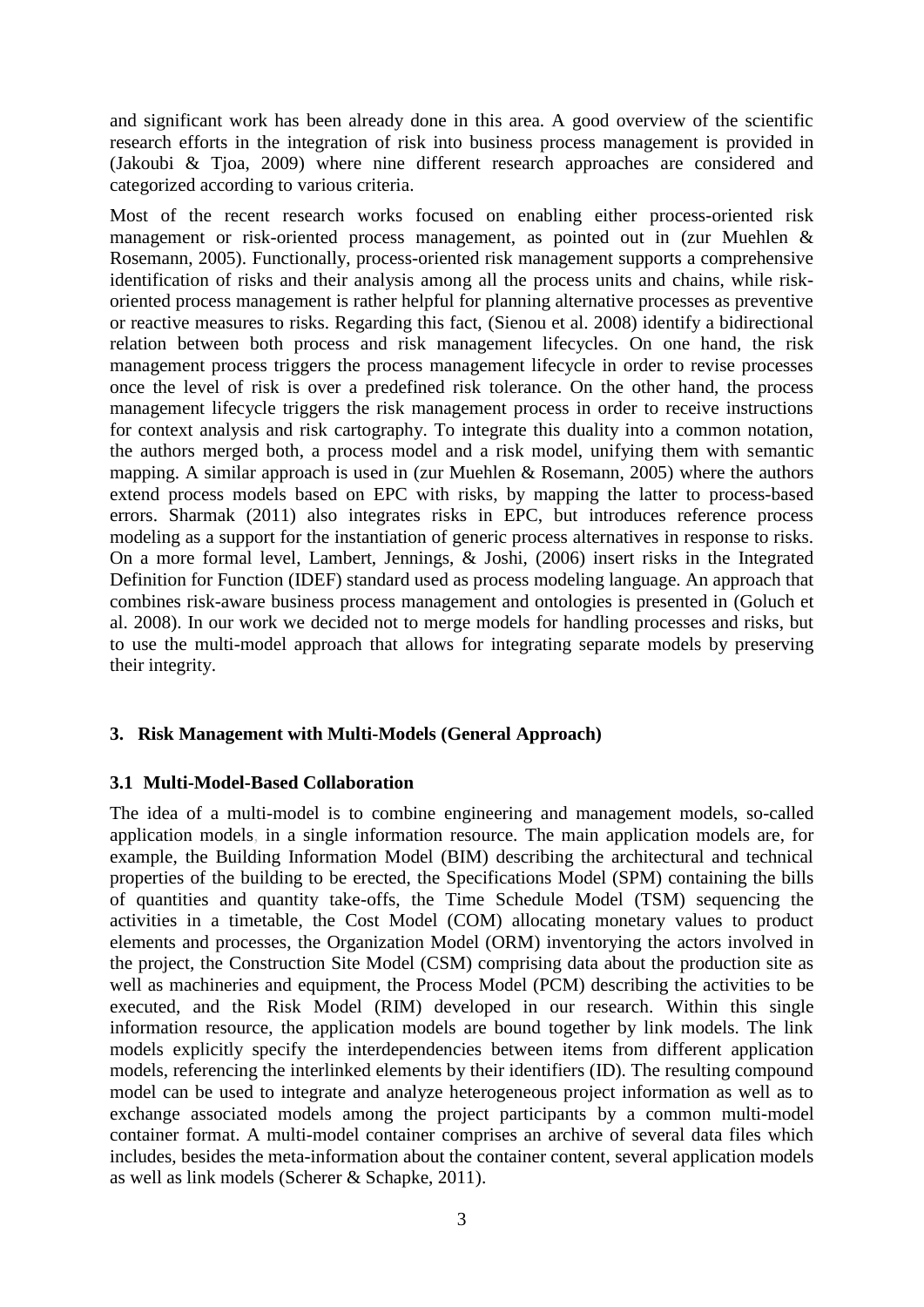Multi-models provide for new ways of collaborative work on construction project. Instead of pursuing a single integrated project model or project data base it allows for the coupling of common engineering and management models traditionally separately handled in existing software application. Multi-models are created locally using specialized multi-model applications to combine existing application models or to create additional new ones. Throughout the last years several of these applications have been available as 5D application or model integrator. In the Mefisto project the two software systems GRANID (gibGreiner) and iTWO (RIB Software AG) as well as a Multi-Model Framework prototype (Fuchs, Katranushkov & Scherer 2010) are used to create, visualize and further process multi-models for the purpose of construction management.

### **3.2 Risk Identification and Analysis using Multi-Models**

In the context of multi-models the identification and the analysis of project risks can be carried out as illustrated in the Figure 1. On a construction project a risk model is created and edited through a risk editor integrated in the multi-model framework mentioned above. This allows the user to insert his own risk information in order to create a consistent risk list. Through this editor a risk catalogue that has the same structure and format as the risk model can be imported. Generic risks from the catalogue can then be sorted by category, effect, criticality, etc., as well as filtered in order to select only relevant risks regarding the current project state.

As the multi-model framework integrates the other application models, and thanks to its models interlinking functionality, risks are associated by the user to all kind of affected project objects from other models, such as construction processes, building parts, organization units or resource items. In case the standard values from the catalogue are obsolete, risk attributes such as likelihood, time or cost effects can be modified in the editor to adapt the risk values to its associated items and to the project context. The associations are automatically stored in link models that distinguish themselves through the types of application model that they interlink. The application domain of a model determines with which categories of risk it will be preferably linked. For example, a resource risk will rather be associated with an item of the Specifications or Construction Site Model, an organizational risk with the Organization Model, and a climatic one with the Time Schedule Model. This principle allows for considering all types of risk in a common integrated system instead of having to deal with risk categories separately as it is often done with current risk management systems. Indeed, resource risks used for example in a cost analysis, and schedule risks used in a schedule analysis, are nowadays still handled in different applications.

Taking this modeling approach several multi-models can be assembled all along the project, each one related to a specific time, and stored in multi-model containers that comprise the information required for different types of risk analyses. From a multi-model resource and with the support of built-in filters the framework can provide specific data sets as input to different kinds of risk simulation applications accessible through a Web service. These data sets are built upon multi-model queries that extract relevant analysis information with support of the link models according to the simulation type (cost simulation, schedule simulation, network analyses etc…).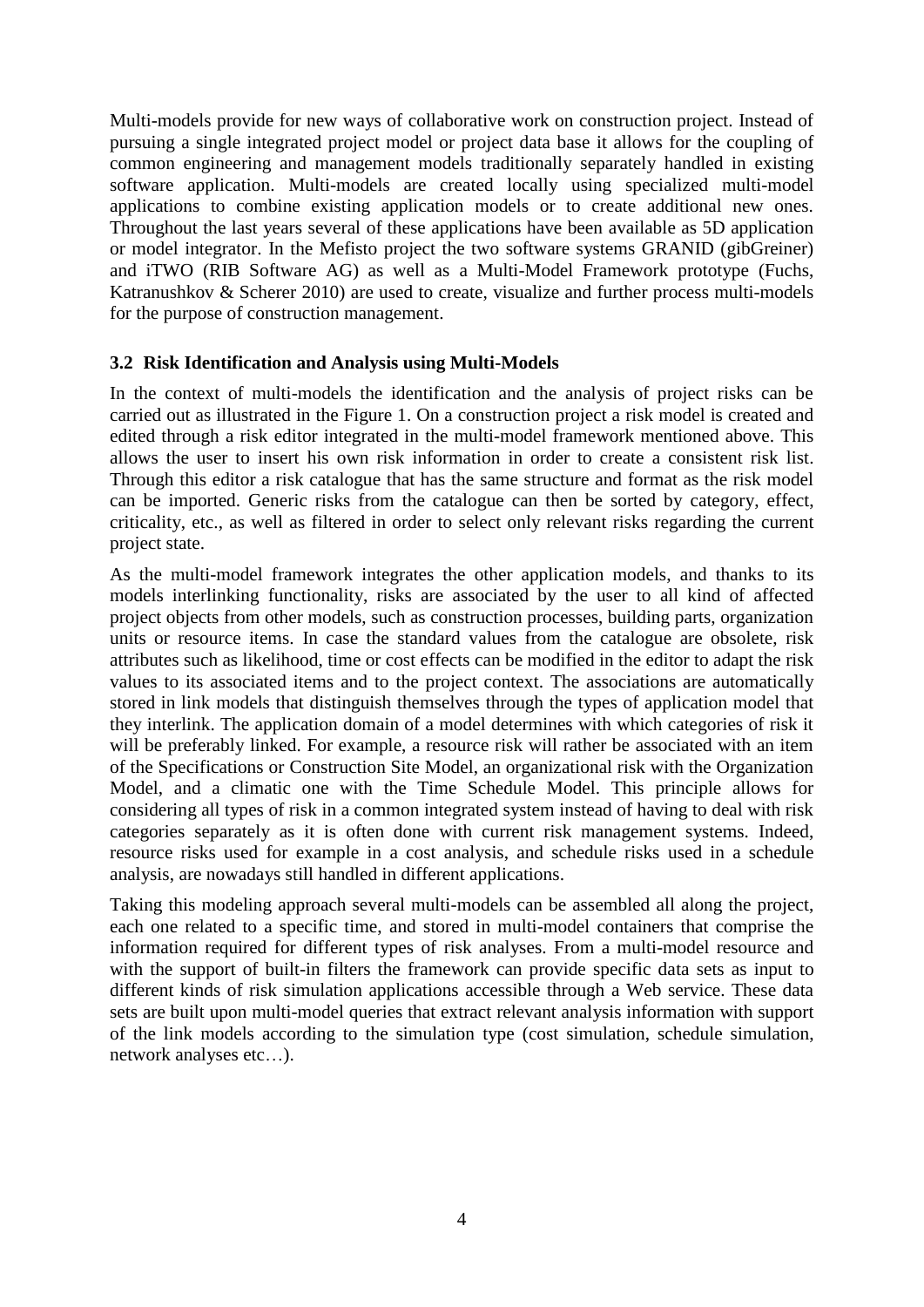

Figure 1: The Risk Model in the context of Multi-Models

### **3.3 Risk Model Structure as Basis for the Creation of Risk Catalogues and Risk Lists**

The construction industry still suffers from poor formalized risk management procedures and models that support the retrieval and application of best-practice knowledge. A part of the problem resides in the lack of reusable risk documentation that classifies risks and remedial measures using common terms and descriptions. In each project, the relevant risks have to be newly identified and documented in varying forms, hindering the efficient build-up of risk models and their reuse in risk analysis applications.

We decided to develop a data structure for the risk model that allows for an exhaustive qualitative and quantitative description of every risk object. Semantically, a risk object can be defined as a probabilistic event that has certain or uncertain consequences. Correspondingly, our structure defines a risk mainly with the following information compiled from the risk management literature:

- Factors: other risks that condition the existence of a risk and influences its occurrence and impact.
- Occurrence: likelihood, occurrence time periods or context (negotiation phase, planning phase, execution phase, whole project…).
- Effects: effect types (cost, time, quality, safety), qualitative or quantitative effect assessment (low, medium, high, effect probability distribution…),
- Criticality: basically the product Likelihood x Effect,
- Category: resource, financial, legal, human, climatic, technological…
- Responsible actors: owner, general contractor, subcontractor…
- Treatment: measures, treatment date, treatment team...

This risk data structure is partially shown in the figure 2 and is used for the creation of risk catalogues as well as risk lists. For convenient use with multi-models, it was defined in a XML schema. Risk catalogues were implemented from which generic risks and measures can be selected for a particular project. A catalogue has similarities with the hierarchical riskbreakdown structure (HRBS) formalized in (Tah & Carr, 2001), that sorts risks in categories and sub-categories and that allows for describing the whole risks that could occur in a project. The categories are differentiated by the risk nature that can be defined as the domain in which the risk emerges or in which it has effect. For example, environmental, financial, contractual, organizational, management, resource, design, personal risks are some of the categories.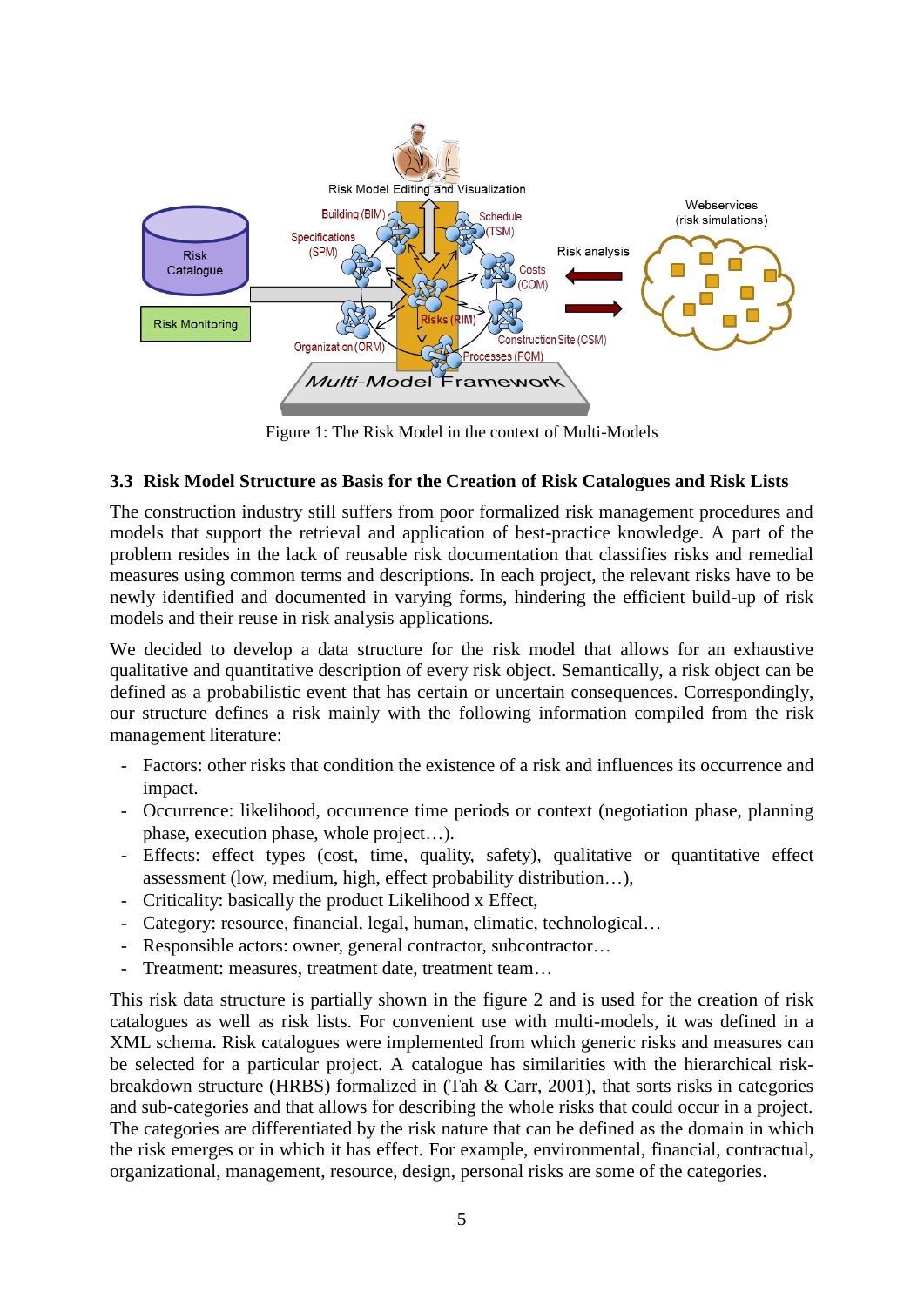- 6 file:/D:/Risk Model Structure.risk
	- ▲ ◆ Document Root
		- $\triangleleft$   $\triangleleft$  Root
			- ▷ ◆ Catalogue Owner Risks
			- ▷ ◆ Catalogue Contractor Risks
			- D → Catalogue PPP Project Risks
			- ▲ ← List Risk\_List\_01
				- $\triangle$   $\triangle$  Events List
					- ▲ ◆ Event Category L  $\triangle$  < event> Event L
						- ♦ Actor
							- ♦ Effected By L
							- ▲ ◆ Assessment L
								- $\Leftrightarrow$  Actor
								- ♦ Likelihood
								- ▲ ← Consequences
									- ▲ ◆ <monetaryConsequence> Monetary Consequence
										- ← Correlation
										- $\triangle$   $\triangle$  Distribution
										- $\textcolor{red}{\Leftrightarrow}$  Triangular 0.0
										- → <timeConsequence> Time Consequence
									- ◆ <qualityConsequence> Quality Consequence
						- ← Treated By L
				- A & Measures  $\triangle$  Measure
					- ← <riskMeasure> Measure

Figure 2: A Risk Model Instance viewed in an Eclipse-EMF Tree Editor

## **4. Process-Centric Risk Management (Particular Approach)**

Using the general approach for multi-model based risk identification and analysis a specific approach has been developed to support risk management by using reference modeling and process models. Because processes represent the core of a construction project, process models have a central position in multi-models. They request information from other application models and are the enabler for their combination. From this principle processcentric and risk-loaded multi-models can be created and taken as basis for risk analyses. Reference process models bring a significant support to construct such multi-models by enabling to associate risks to process types that are applied several times in the project.

## **4.1 Construction Processes Based on Reference Models**

To allow for efficient process modeling construction companies often strive towards the description of internal process knowledge in a project neutral and modular form. This can be done with the help of reference processes that can be used for fast and reliable process configuration. Reference processes represent modules that model certain types of process together with the resources and services required for their execution.

Backbone for process modeling in our research is a methodology for ontology-based reference process module definition and process configuration, partially built upon the concepts suggested in (Benevolenskiy et al., 2011). Two ontologies are used in the process configuration system. The Process Pattern Ontology stores process patterns that can be instantiated as needed in different projects. The process patterns contain information about the type of product that they produce as well as the type of resources and sub-processes that they use. The Process Instance Ontology is uniquely populated with instantiations of process patterns that are configured for a specific purpose within a concrete construction project.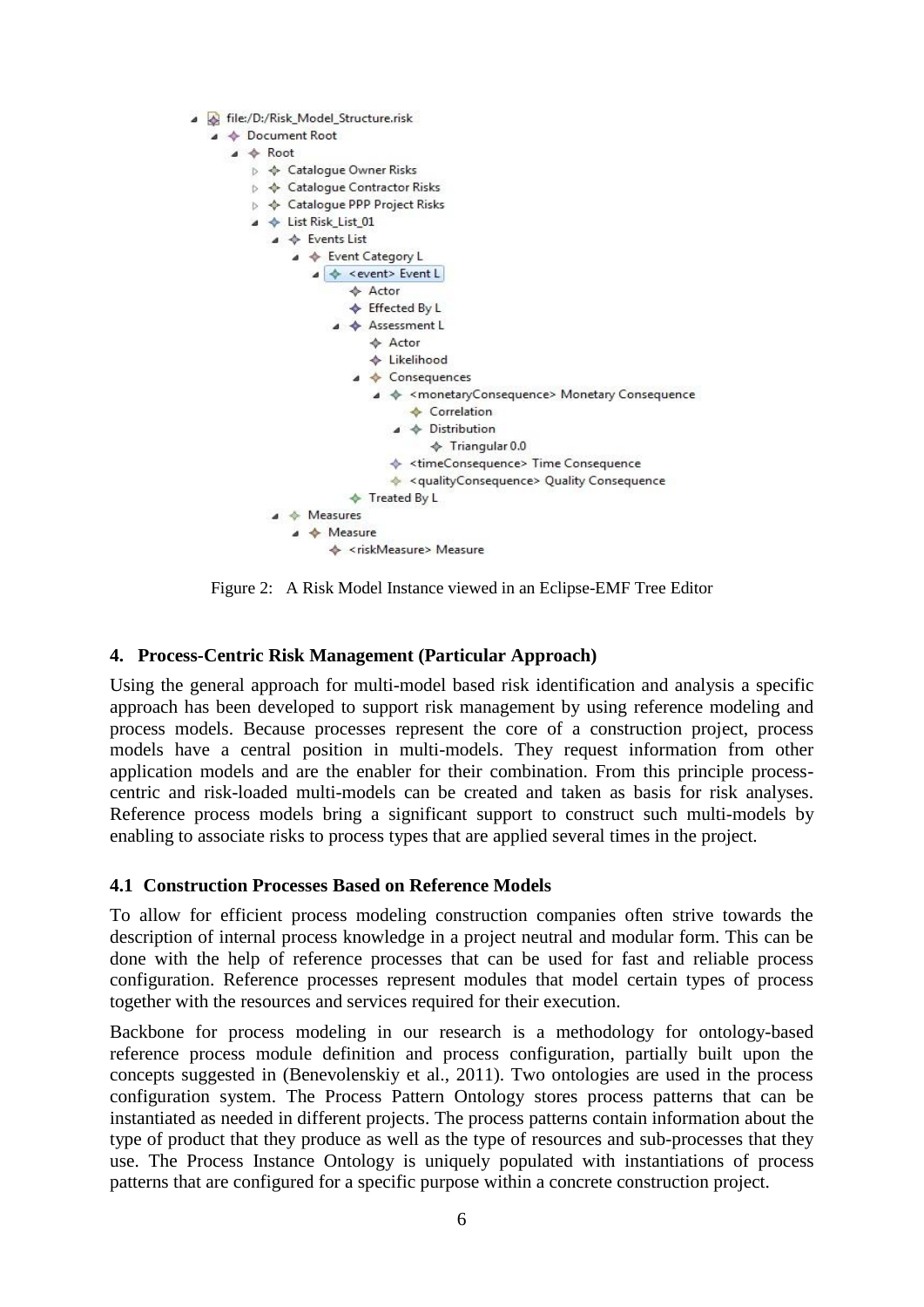The reason for using ontology and not a relational database for the modeling of processes is that a complex hierarchy of processes can be easily represented in the ontology by using its taxonomical concept inclusions. Moreover, an ontology enables to apply a reasoning mechanism defined by a set of rules in order to allow for automatic sequencing of processes according to specific construction constraints. Also, ontologies can deal with incomplete information and have a flexible structure that can be easily adapted and changed.

The process model describes a hierarchy of construction processes saved in the Process Instance Ontology that provides references to their related objects from other application models, like the building part to be produced and the required resources. The process model is created consequently in a process configuration procedure conducted in a software component called "Process Configurator". At first necessary patterns are imported from the Process Pattern Ontology according to the group of building elements to be built. They are then instantiated as concrete processes, and references to their related objects from the Building, Specification and Construction Site Models are created. After that, the instantiated processes are sequenced regarding specific configuration parameters with the help of rules. Finally, the processes can be scheduled in a Time Schedule Model with the support of a process simulation. A more detailed description about the ontology-based process configuration can be found in (Benevolenskiy et Al. 2012).

To allow for interoperability with the multi-model framework multi-model containers are used. At first, the Process Configurator imports a multi-model container that comprises the required application models. After the process configuration it exports an updated multimodel container that includes the configured process model with the corresponding link models. To do so the process instances as well as their related process patterns are exported from the ontologies into a specific multi-model compatible format based on a XML Schema.

## **4.2 Risk Identification and Analysis with Process-Centric Multi-Models**

Initially the process patterns and their instantiated processes contain no information about the risks that can affect their expected function. However, the need to consider risks and uncertainties in processes encourage us to associate the process model with a risk model. This association can be done on three levels. On a first level, a risk can be linked to a process pattern, on a second level to a process instance, and on the third level to a referenced object from another application model. In each case a link is generated and stored in a *Process-Risk* link model. The Figure 3 below shows an example of a process indirectly associated with some risks through its related objects.

It can happen, for example, that a climatic condition forbids the execution of all processes of type "Wall\_Concrete". In this case, as a risk is linked to a process pattern, all process instances of this type will be automatically linked to this risk. To ensure that, the multi-model framework, whose main functionality is to analyze and synchronize multi-models, generates new links between risks assigned to process patterns and the corresponding process instances. In case a risk is linked to a process-related object from any application model, a new "riskprocess" link will be generated by transitivity using both links, i.e. "risk-object" and "objectprocess".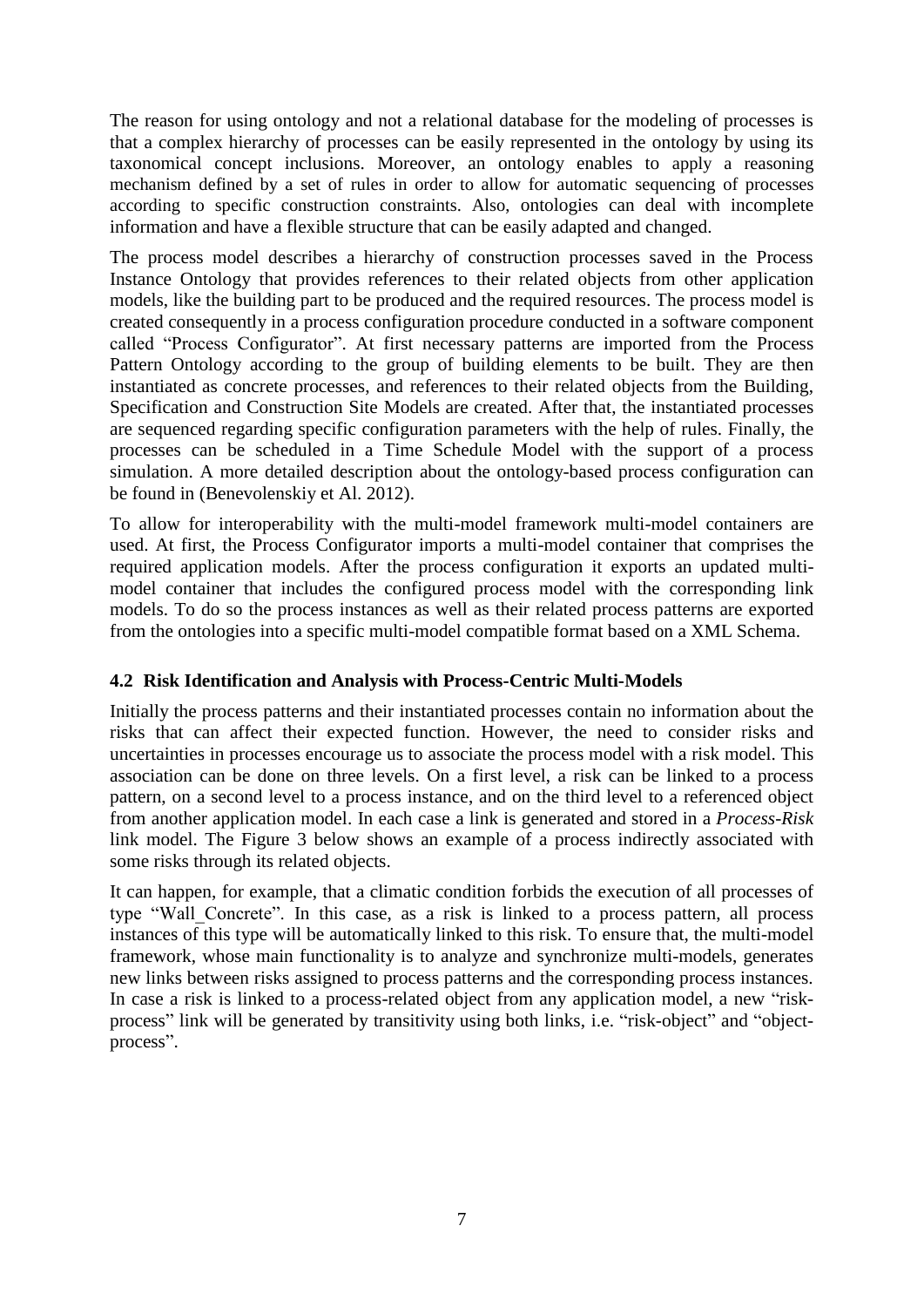

Figure 3: a Process associated with some Risks

The rich structure of the processes defined in multi-models allows for the consideration of many categories of risks from the risk catalogue as illustrated in the Figure 4 inspired from (Sienou et al. 2006). The multi-model structure can be recognized in the figure thanks to the labels of suggested application models containing the process-related objects.



Figure 4: Process Basic Structure assorted with Risks

After completion of the process-centric and multi-model based risk identification, the resulting risk-loaded multi-model can be used to proceed with risk analyses. For this purpose a query engine that uses specific filters and that is integrated in the multi-model framework extracts from the multi-model the information needed for the analysis (Fuchs et al. 2010). In our approach we focused on a schedule Monte Carlo simulation. To provide the analysis information, the multi-model is queried in order to extract by every process all risks that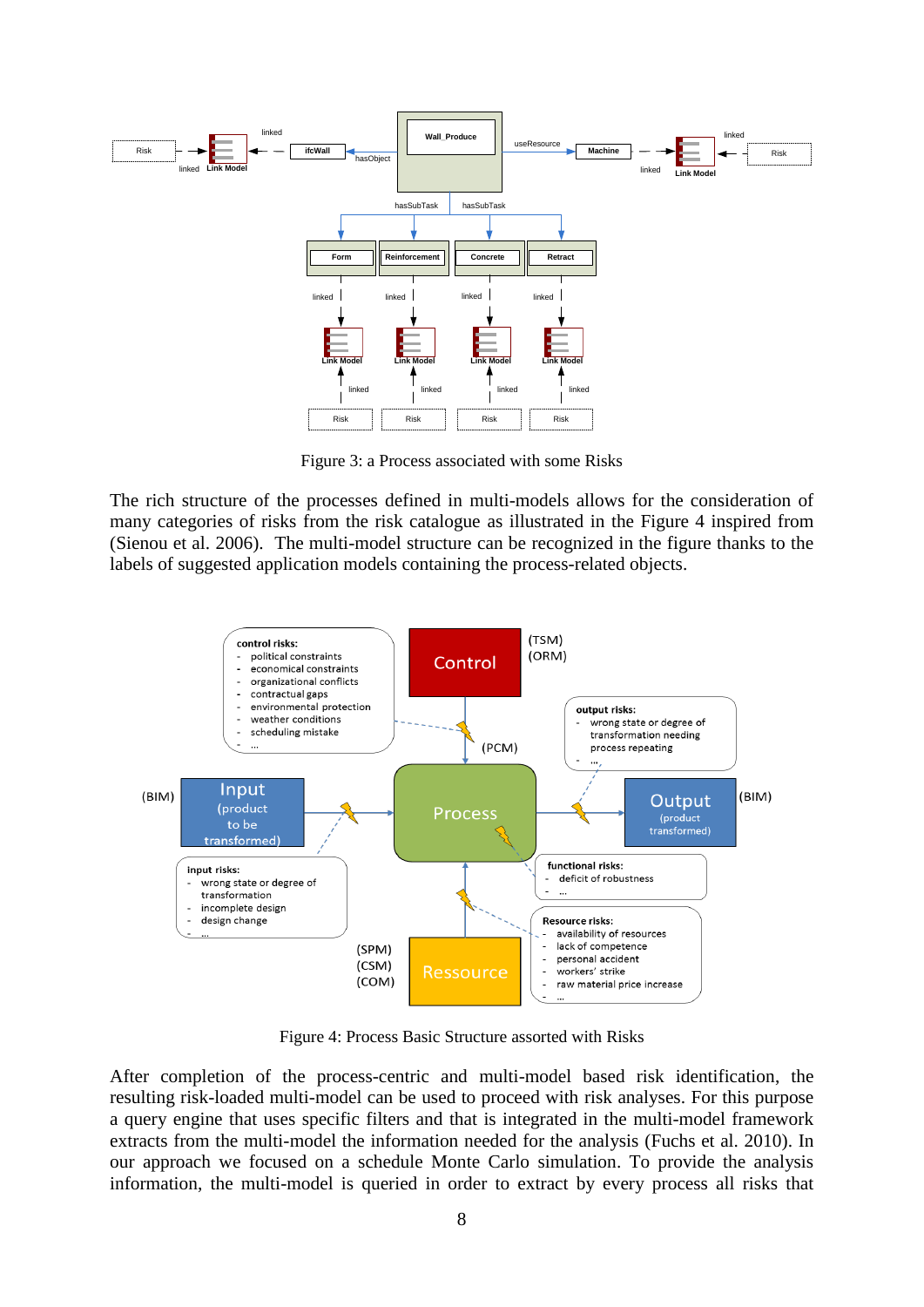possess a time effect. An analysis model is then generated on the basis of the extracted data and the Time Schedule Model, which include the necessary information for the simulation. The results of the risk analysis can later be appraised in order to prioritize risks and implement treatment strategies by reconfiguring processes, modifying the content of application models and consequently building new multi-models. The three steps of risk identification, analysis and treatment planning can be in this way continuously pursued all along the project.

### **5. Conclusion and Outlook**

The concepts and approaches described in this paper aim at opening new perspectives in risk management of construction projects. The multi-model approach shows that risk management can be carried out in an integrated system like a multi-model framework or a nD application. Moreover the linking and synchronization functionalities of such systems make it possible to handle all categories of risks in a process-centric multi-model and then to perform comprehensive risk identifications and analyses. Applying the multi-model approach to couple risks and reference process modeling brings additional support to risk management. Indeed the main advantage of using reference modeling resides in the semi-automatic risk identification performed by assigning risks to process patterns, later instantiated in several processes.

Our prototype currently focuses on schedule risk analyses, but further implementations have to be done to allow for a wider range of analyses (cost simulation, fault and event trees, reliability analyses, etc…), and then confirm the effectiveness of this approach. An interesting aspect, not yet developed in this work, is that the nested structure afforded by link models can be of substantial help for performing risk chain analyses like Failure Modes, Effects and Criticality Analysis (FMECA), or like fault and event tree analyses.

In order to further complement the risk management cycle in the context of multi-models and reference process modeling, the step of risk treatment planning has to be further studied. For this purpose, applying reference processes as well as using ontology and rules for the configuration of alternative processes as responses to risk could be promising.

#### **6. Acknowledgements**

The research described in this paper was enabled by the financial support of the German Ministry of Education and Research, Department of ICT under Contract No. 01|A09001A, which is gratefully acknowledged. Moreover, the authors would like to point out that the presented work is developed in collaboration with industry and academic partners (www.mefisto-bau.de) of the Mefisto project.

#### **References**

Benevolenskiy A., Roos K., Katranuschkov P. & Scherer R. (2012). Construction processes configuration using process patterns. Submitted to Advanced Engineering Informatics Journal, Special Issues of the EG-ICE 11 Workshop, Elsevier.

Benevolenskiy A., Katranuschkov P. & Scherer R. (2011). Ontology-based configuration of construction processes using process patterns. Proceedings of the 2011 EG-IC Workshop, Enschede, The Netherlands.

Cope, E.W., Kuster, J.M., Etzweiler, D., Deleris, L.A. & Ray, B. (2010). Incorporating risks into business process models. IBM Journal of Research and Development, Vol. 54, Iss. 3, pp. 4:1-4:13.